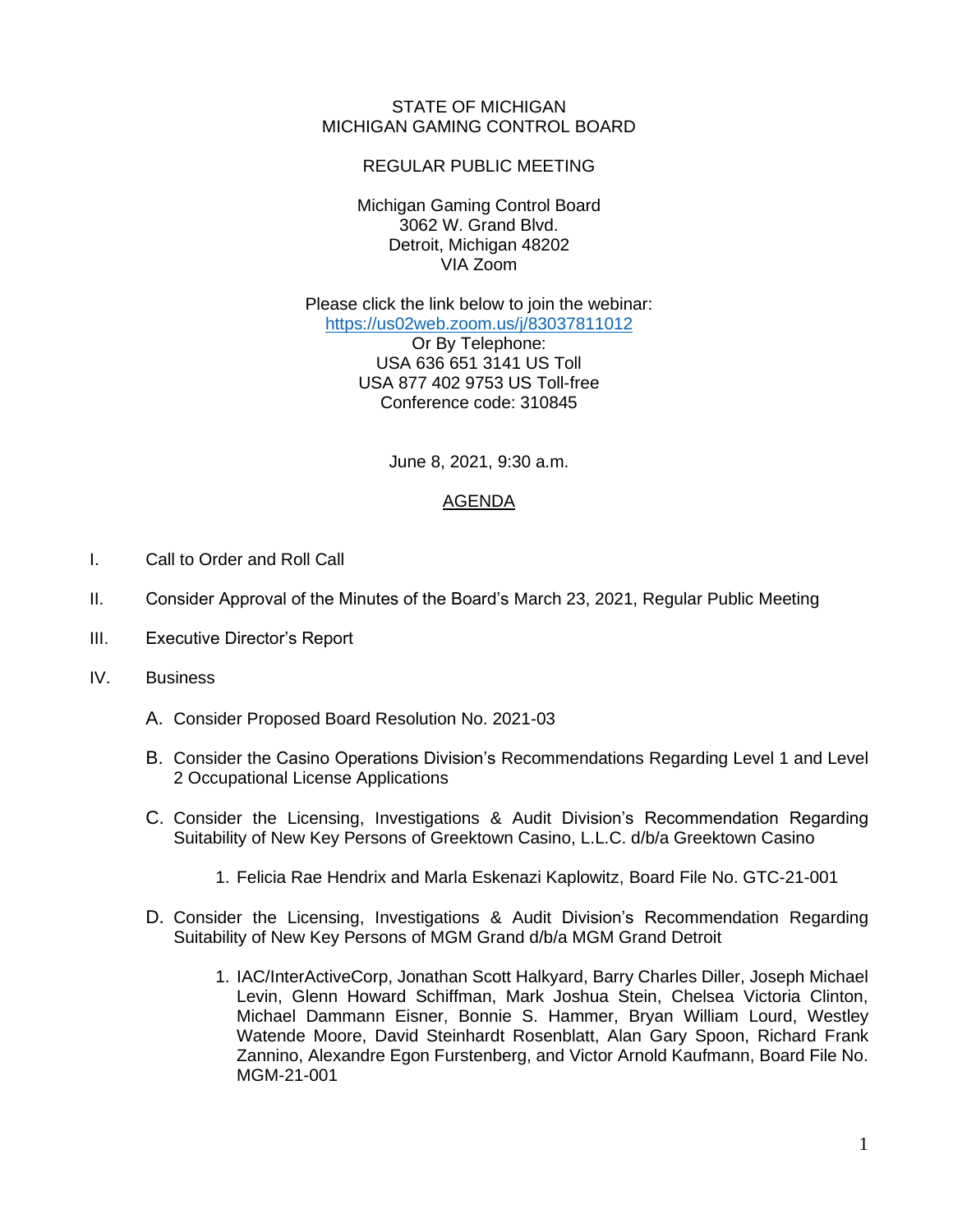- E. Consider the Executive Director's Reports and Licensing, Investigations & Audit Division's Recommendations Regarding the Pending Online Gaming Operator License Requests of
	- 1. Bay Mills Gaming Authority, Board File Nos. IGOL-CA04-21-001 & SBOL-CA04-21- 001
	- 2. Detroit Entertainment, L.L.C. d/b/a MotorCity Casino, Board File Nos. IGOL-CA02- 001 & SBOL-CA02-21-001
	- 3. Greektown Casino L.L.C. d/b/a Greektown Casino, Board File Nos. IGOL-CA03-21- 001 & SBOL-CA03-21-001
	- 4. Gun Lake Tribal Gaming Authority d/b/a Gun Lake Casino, Board File Nos. IGOL-CA08-21-001 & SBOL-CA08-21-001
	- 5. Hannahville Indian Community, Board File Nos. IGOL-CA06-21-001 & SBOL-CA06- 21-001
	- 6. Keweenaw Bay Indian Community, Board File Nos. IGOL-CA07-21-001 & SBOL-CA07-21-001
	- 7. Little River Casino Resort Enterprise of Little River Band of Ottawa Indians, Board File Nos. IGOL-CA13-21-001 & SBOL-CA13-21-001
	- 8. Little Traverse Bay Bands of Odawa Indians, Board File Nos. IGOL-CA09-21-001 & SBOL-CA09-21-001
	- 9. MGM Grand Detroit, LLC d/b/a MGM Grand Detroit Casino, Board File Nos. IGOL-CA01-21-001 & SBOL-CA01-21-001
	- 10.Pokagon Gaming Authority, Board File Nos. IGOL-CA05-21-001 & SBOL-CA05-21- 001
- F. Consider the Executive Director's Report and Licensing, Investigations & Audit Division's Recommendation Regarding the Pending Supplier License Request of
	- 1. BetFair Interactive US, LLC d/b/a FanDuel Sportsbook, Board File Nos. SL007399- 21-001, IGSL007399-21-001 & SBSL007399-21-001
	- 2. Incredible Technologies, Inc., Board File No. IGSL0067-21-001
- G. Consider the Executive Director's Reports and Licensing, Investigations & Audit Division's Recommendations Regarding the Pending Supplier License Renewal Requests of
	- 1. Cadillac Travel, Inc., Board File No. SL006365-21-001
	- 2. Cammegh Limited, Board File No. SL006974-21-001
	- 3. Carmela Foods Distributing, Inc., Board File No. SL006786-21-001
	- 4. Duffey, Petrosky & Company, L.L.C., Board File No. SL006345-21-001
	- 5. Gable Signs & Graphics, Inc., Board File No. SL007055-21-001
	- 6. Halifax Security, Inc. d/b/a North American Video, Board File No. SL005262-21-001
	- 7. House Advantage, LLC, with new Key Person Wolfe Gaming Trust, Board File No. SL006175-21-001
	- 8. Incredible Technologies, Inc., Board File No. SL006721-21-001
	- 9. JCM American Corporation d/b/a JCM Global, with New Key Persons Mitsuhiro Ueno, Norihito Nakarni, and Tatsuhiko Saruwatari, Board File No. SL000279-21-001
	- 10.Johnico, LLC d/b/a America's Green Line, Board File No. SL006489-21-001
	- 11.Kimprint, Inc. d/b/a Progressive Printing, Board File No. SL003439-21-001
	- 12.Lavdas Enterprises, Inc. d/b/a Lavdas Limousines, Inc., Board File No. SL001574- 21-001
	- 13.MRP Supply, Inc., Board File No. SL005958-21-001
	- 14.Nicolson Associates, Inc. Board File No. SL007194-21-001
	- 15.Northern Lakes Seafood and Meats, L.L.C., Board File No. SL002903-21-001
	- 16.Tom Maceri and Son, Inc., Board File No. SL000234-21-001